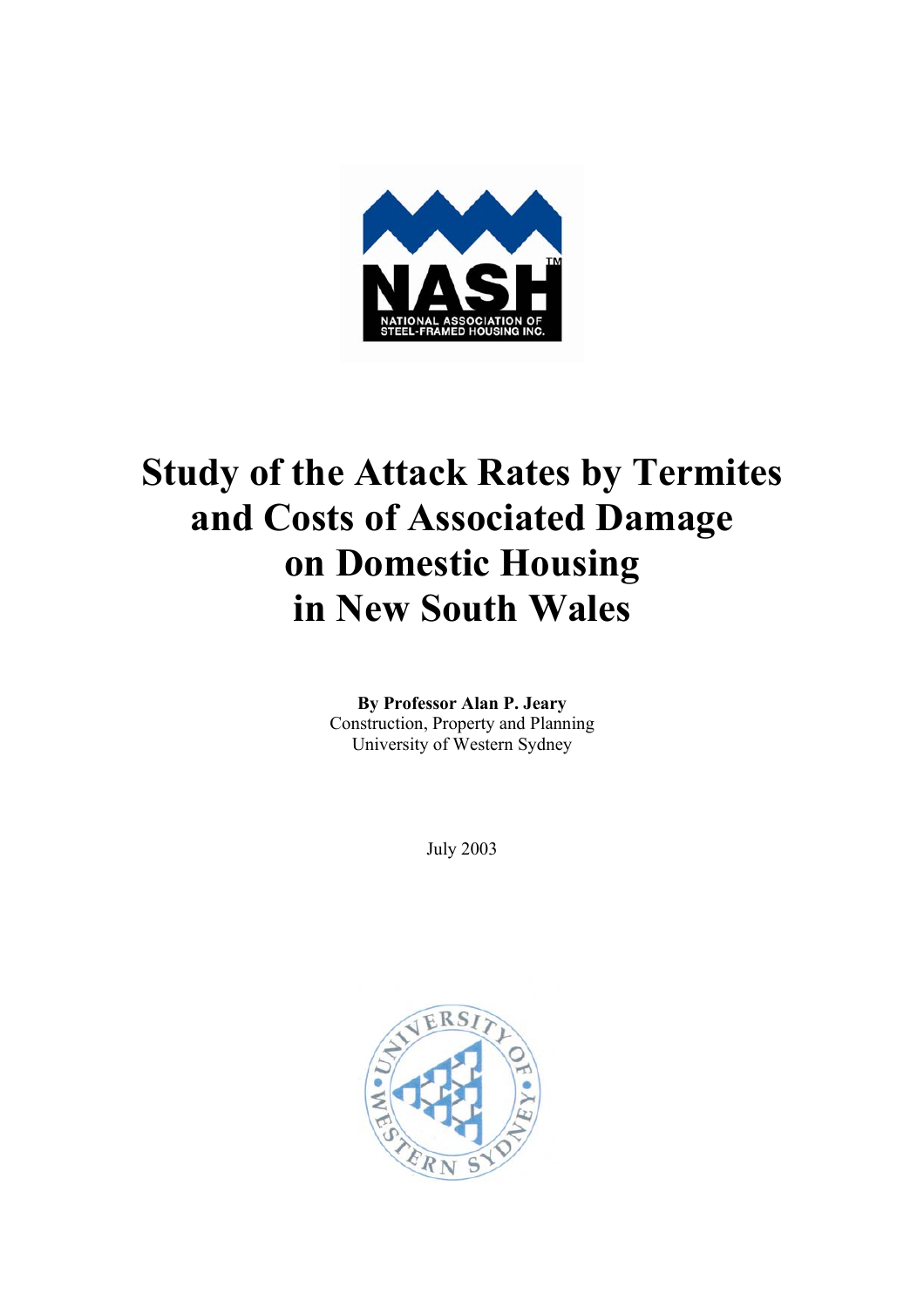### **SUMMARY**

An independent assessment of the rate of attack by termites, and the associated costs of the ensuing damage on domestic housing in Sydney was undertaken by surveying home owners of randomly selected steel and timber framed houses. The survey was constructed to obtain information with a high level of confidence. The suburbs were chosen in urbanised areas of Sydney, which are considered to be typical of suburban developments around major Australian cities. Houses in bushland were not included.

The following results are apparent from the study:

- 1. slightly more than 6% of the sampled building stock had been attacked by termites.
- 2. the rate of attack on timber framed housing is approximately 12%
- 3. the rate of attack on steel framed housing is indistinguishable from zero
- 4. the average cost of an attack is over \$2300
- 5. the attack rate on timber framed housing is approximately once every 130 years of exposure
- 6. the use of piers in conjunction with ant caps is less effective than when a slab construction is used
- 7. residents of steel framed housing, in general, do not feel the necessity to check for termite activity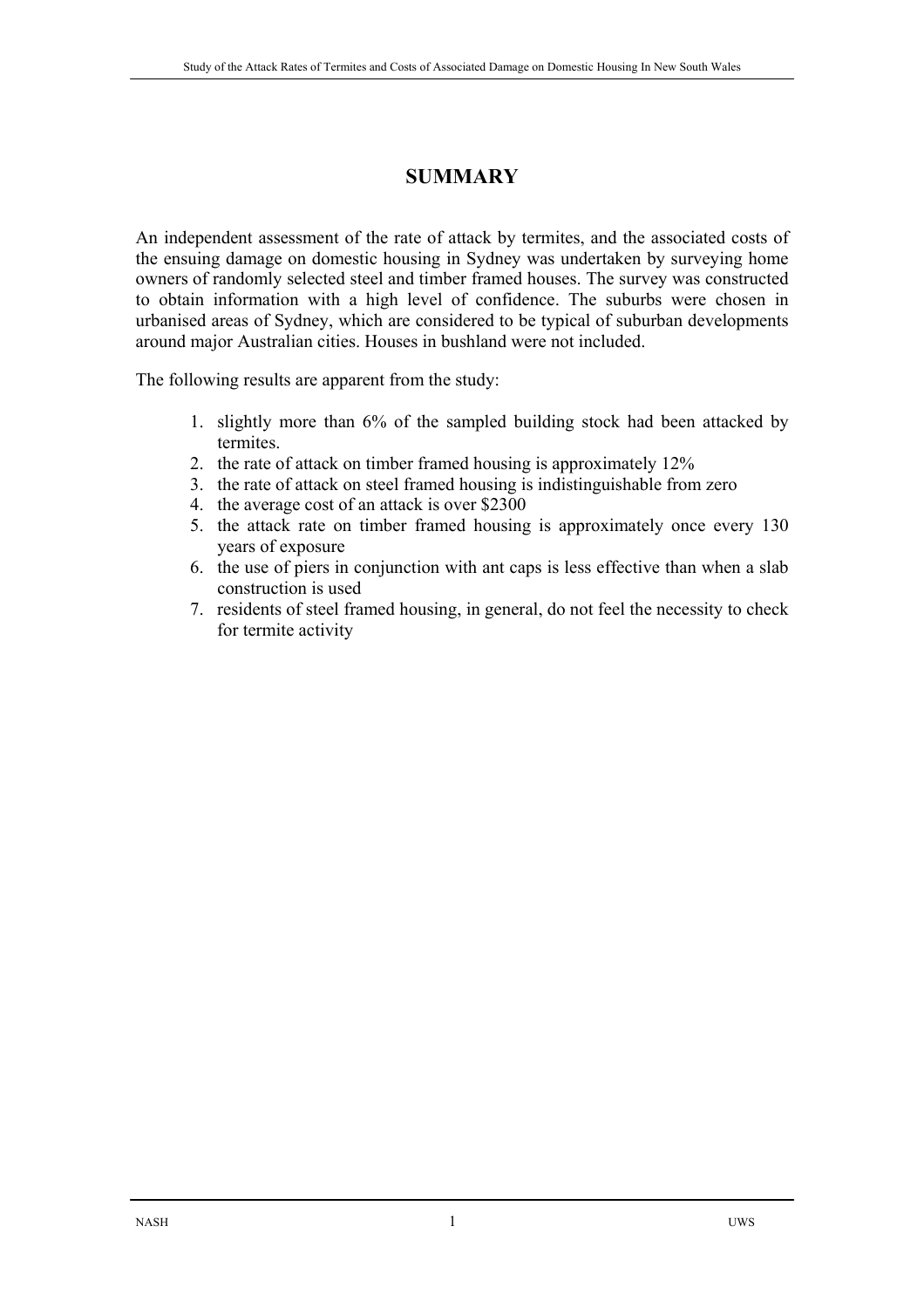# **CONTACTS**





Professor Alan P Jeary Construction Property and Planning University of Western Sydney Locked Bag 1797 South Penrith Distribution Centre NSW 1797

Email a.jeary@uws.edu.au

 National Association of Steel-Framed Housing Inc PO Box 1085 Hartwell VIC 3124

 Web site www.nash.asn.au Email enquiries@nash.asn.au

 Ph (03) 9809 1333 Fax (03) 9809 1399 Freecall 1800 656 986

© 2003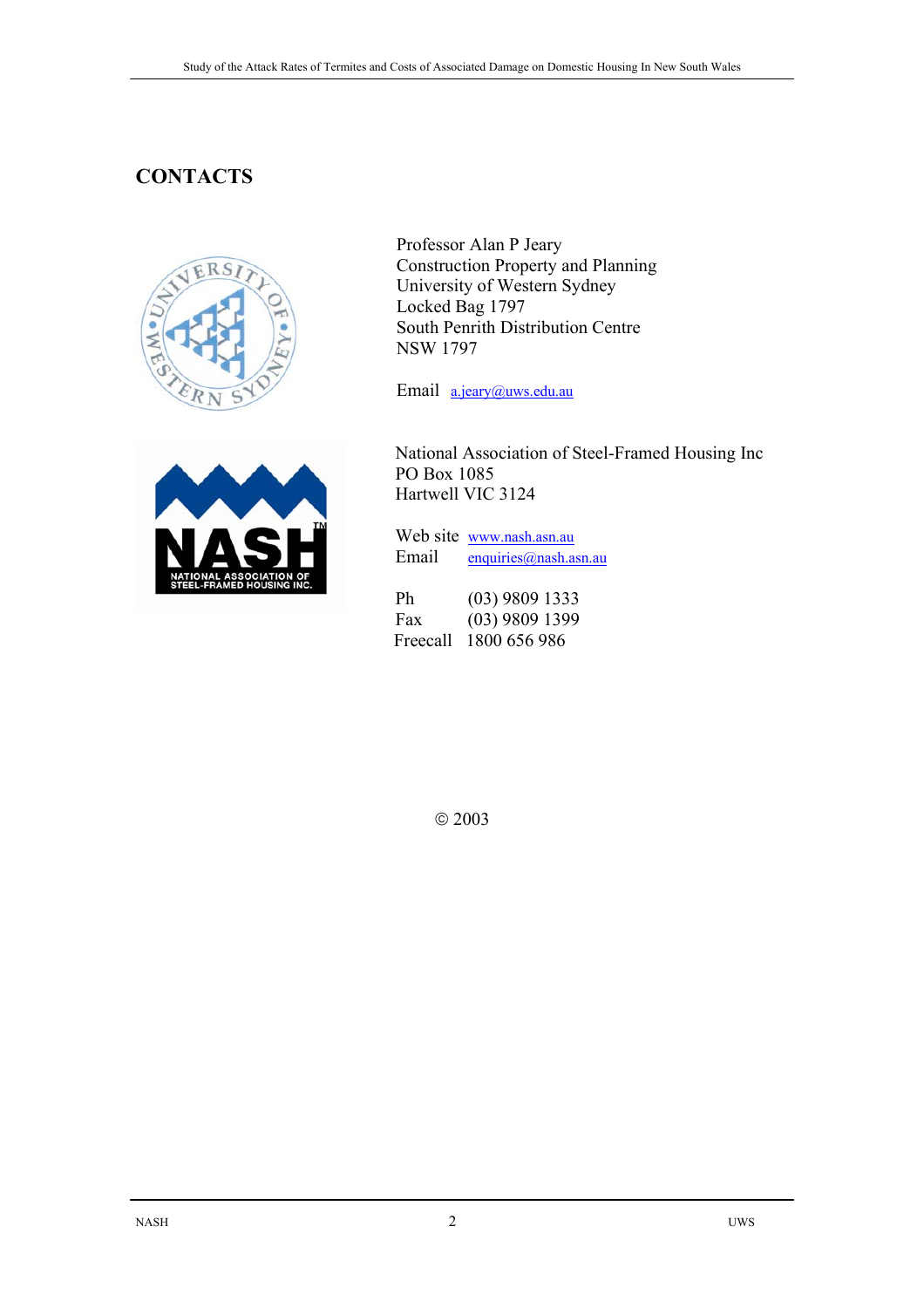# **INTRODUCTION**

At the request of Mr. Michael Kelly, and through him, the National Association of Steel-Framed Housing (NASH), the author was invited to undertake an independent assessment of the rate of attack by termites, and the associated costs of the ensuing damage on domestic housing in Sydney.

It is clear that there is an interest in a comparison between the performance of steel-frame and the timber-frame houses. It was essential therefore, that the investigation should be conducted with complete independence from NASH. This has indeed happened, and this survey of attack rates has been conducted using randomly selected housing and a survey instrument that was applied in exactly the same manner in all cases.

The full survey of domestic housing was conducted during the months of June, August and September in 2002, and was applied to housing in suburbs in Sydney. In general, the suburbs were located in the urbanised areas of Sydney, and were concentrated in the western parts. No attempt was made to include housing in Bushland. The areas chosen were considered to be typical of suburban developments around major Australian cities.

The objective of the survey was not only to obtain information about the attack rates on domestic housing, but also to attempt to assess the costs involved in damage repair when such attacks occurred. Necessarily a large sample was involved, since information about subcategories was required and strict statistical criteria for significance were applied throughout the study.

The survey instrument was carefully constructed to obtain the information required with a high degree of confidence. It is normal for the response rate to a survey of the type produced, to be in the region of 30 percent. In practice, in the application of this survey, there was initially a heavy bias in the returned survey sheets. The early returns were predominantly from owners of timber framed houses. Accordingly, the final stage of the survey involved house-to-house visits of owners, or occupiers, of steel-framed houses. In each suburb surveyed in this way a small sample, randomly chosen, of houses from the surrounding area were also surveyed.

The confidence in the results obtained is high. 274 replies were obtained from an application of approximately 900 survey requests. In the case of 11 of the replies the type of construction was unknown, and these buildings were excluded from the comparison of different types of construction. In some cases the respondents did not supply answers to all of the questions, and accordingly the population for such cases was reduced.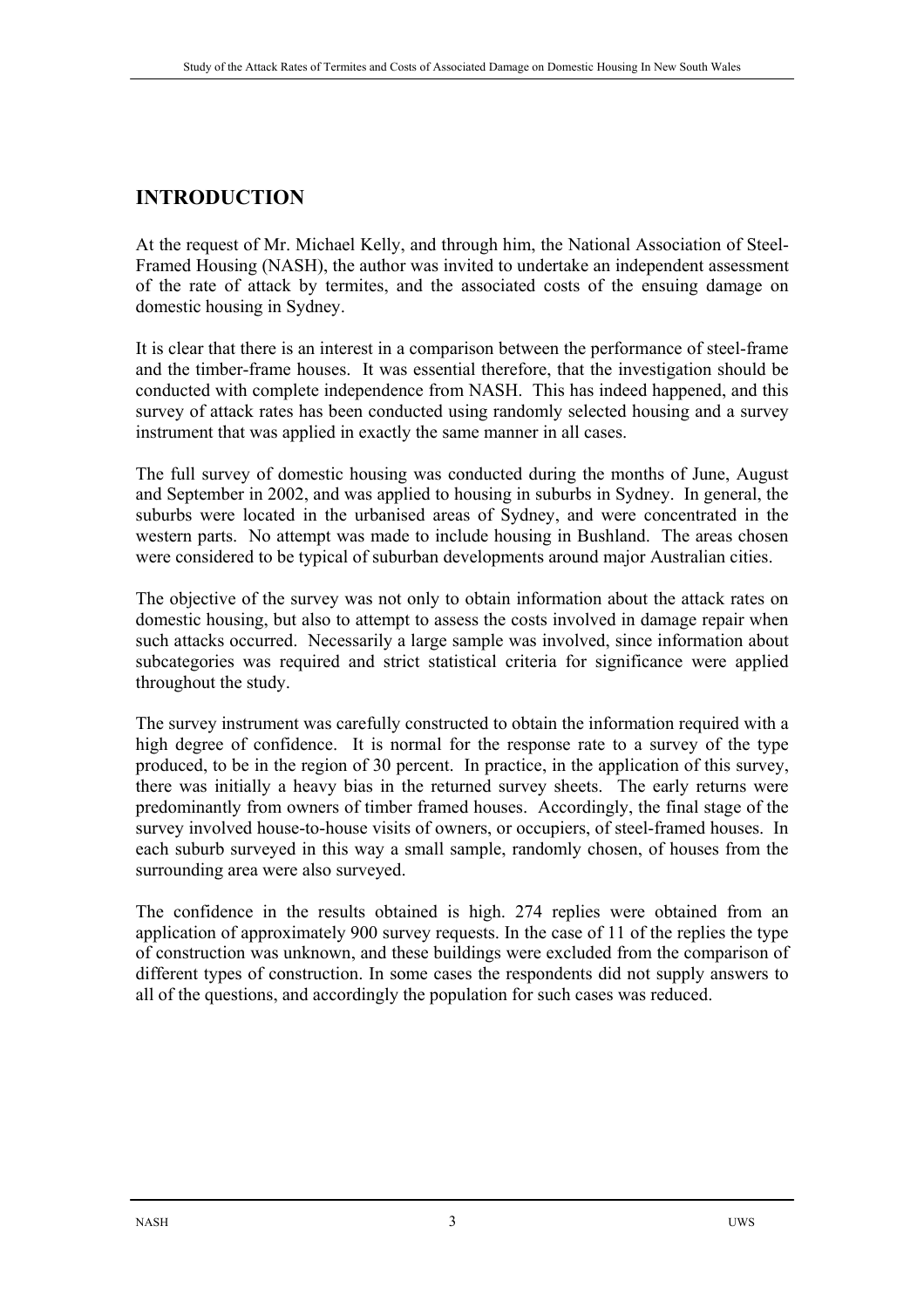# **THE PROBLEM**

There are several hundred species of termites that live in Australia, and approximately half a dozen of these are considered to be major pests in that they attack timber building products. The main pest species in Australia are subterranean, and once they have gained access to cellulosic material, may excavate it leaving a thin layer of timber to protect themselves, thereby make detection more difficult. The major indications of termite presence are as follows:

- 1. Shelter tubes
- 2. Subterranean tunnels
- 3. Blowholes in trees
- 4. Earth on the surface of timber
- 5. Flight tubes
- 6. Excavation in timber
- 7. Noises from inside timber
- 8. Odour
- 9. Presence of Alates
- 10. Single presence of soldiers or workers from air-conditioning
- 11. Nests in trees
- 12. Collapsed timber

In this investigation, the residents of houses surveyed were asked to assess whether termite activity occurred at their property. The list above gives the major ways in which termite activity may be discerned by experts. The request for non-experts to assess the presence of termites implies that there may be some under-reporting of the actual presence. It is clear from the experience of interviewing a large number of people that the general perception is that termite activity may be assessed by searching for the presence of tunnels or debris on the surface of timber, and that the other methods listed above are largely unknown. Notwithstanding the comments above it is clear that a number of people interviewed were extremely well-informed.

### **THE POPULATION**

It was intended that the population chosen should be representative of typical domestic housing in the suburbs of large cities throughout Australia. The survey was conducted in Sydney and as such, results are directly applicable only to that city. Extrapolation to other cities is justified in the cases where similar environmental conditions and construction methods apply. In general terms this area encompasses the cities of the south of Australia, although there are indications about the efficacy of different construction types from the results of the survey, and these indications may be generalised.

Of the 263 usable replies to the survey 144 were from occupants of timber framed housing and 119 were from occupants of steel framed housing.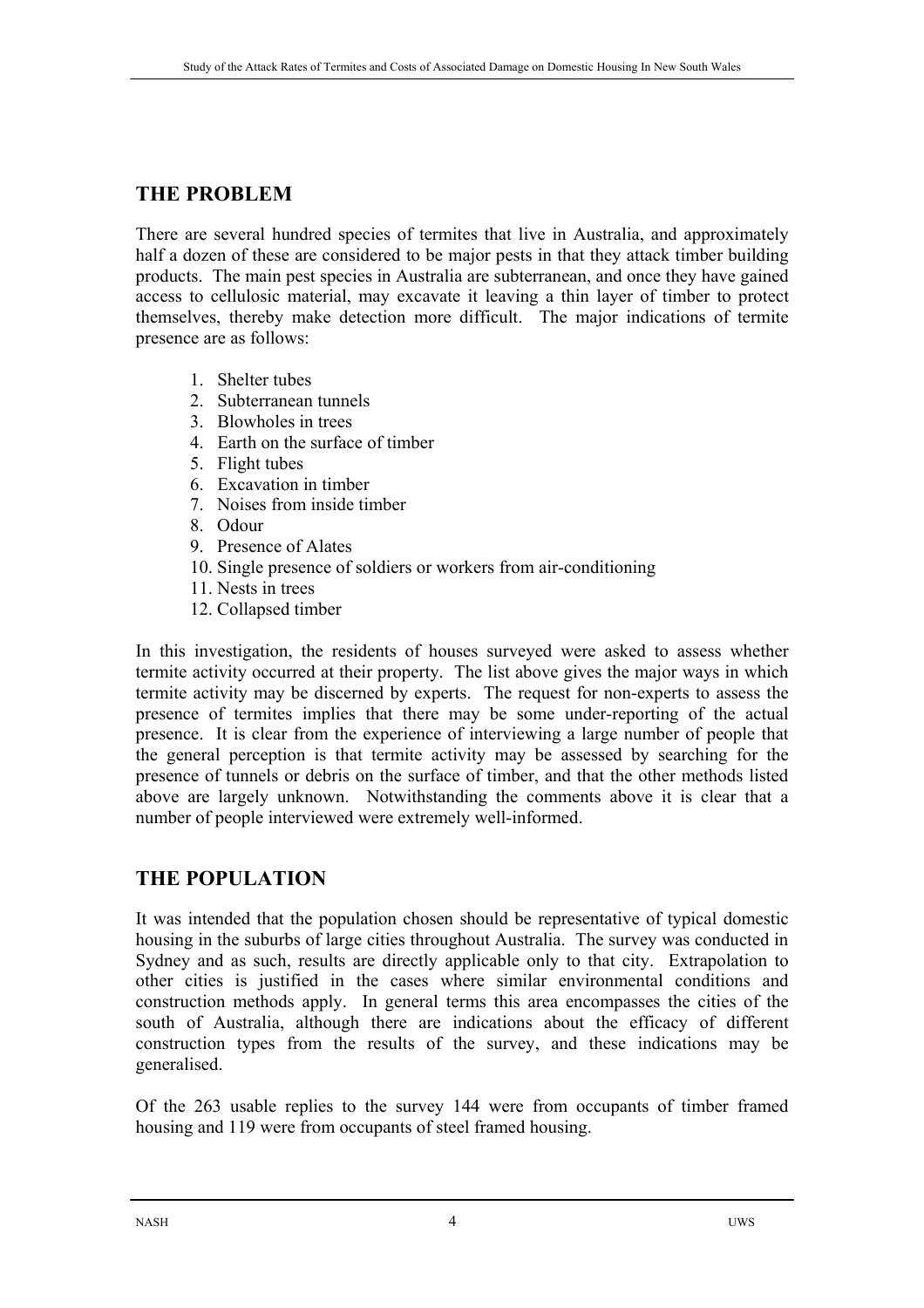Fig. 1 below gives the distribution of the ages of the houses for which surveys were returned.



### **Fig 1. Ages of surveyed houses**

The distribution of ages of the respondents' houses shown in Fig. 1 emphasises the fact that the majority of houses were less than 20 years old, as would be expected for developing suburbs. The figure also shows that 90 houses less than 7 years old were included in the returned results.

The areas surveyed were in Western Sydney, Southern Sydney, Northern Sydney, the North Shore and the Inner West. The housing varied from the very new to those in the region of 40 years old. The responses from the owners (or residents) of 144 timber frame houses and 119 steel frame houses were used for the analysis. The range of values of the houses was from low-cost up to medium/high cost. In terms of Sydney prices for the year 2002 this range of values is in the region of \$200,000 to \$800,000. A decision was taken that no properties in the northern suburbs of Sydney, in which sparse housing is located inside Bushland areas, would be surveyed. It is considered that the risk factors of constructing in such areas are somewhat different from those in the urbanised areas, and that an assessment of the risk of termite attack in such areas would necessitate a separate study.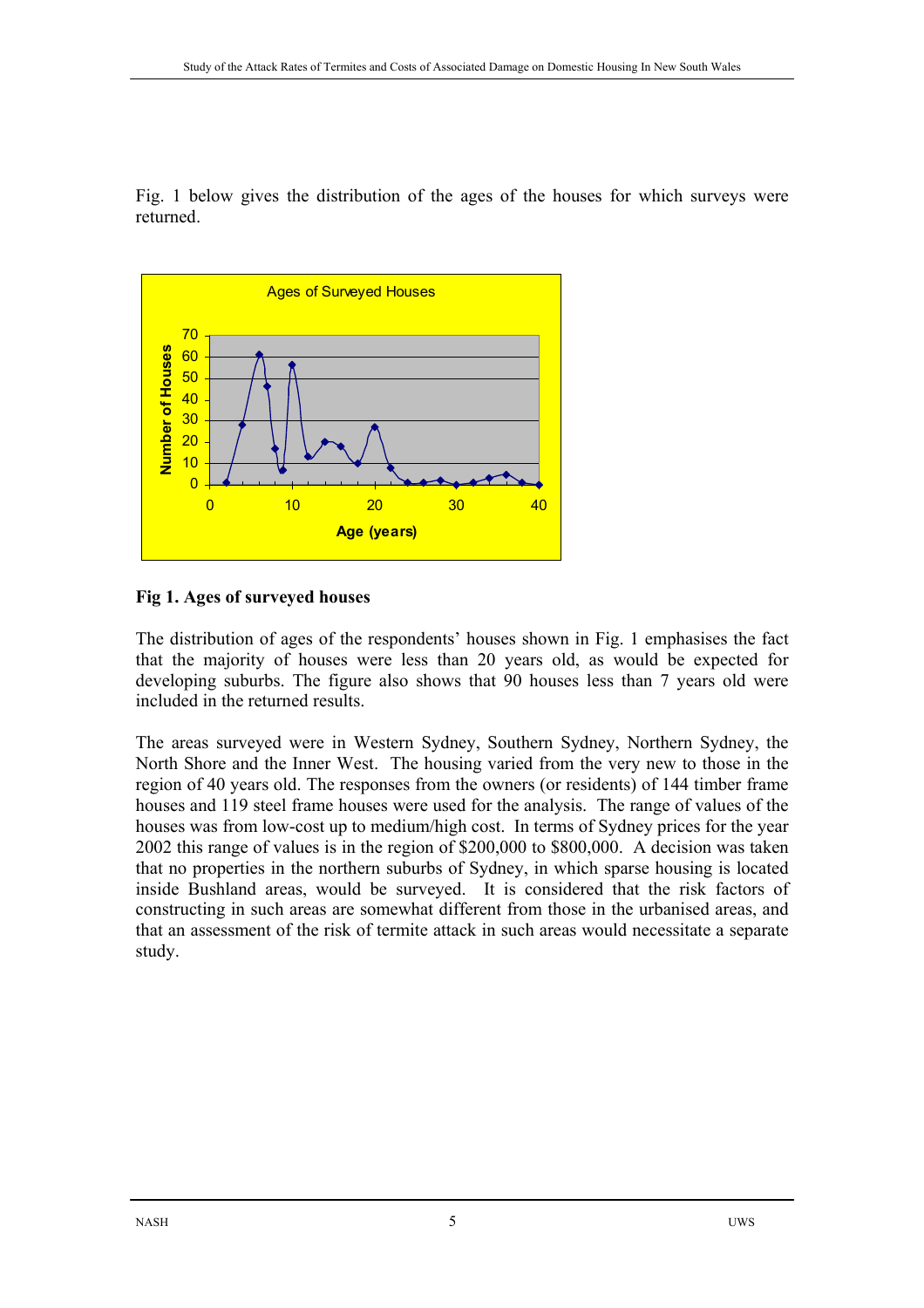## **THE SURVEY**

The survey instrument was developed in early 2002, and was applied in a pilot study. This pilot study was then assessed and the full study was conducted with only minor changes introduced. Initially, locations were assessed at random, and survey forms were posted to the occupants. This was the methodology used for the initial pilot study. This stage of the survey showed that there was a difficulty with obtaining the normal response rate of 30 percent. Accordingly, the full survey was conducted using a larger sample and hand delivery inside selected areas. Careful records were kept of the areas and addresses to which surveys have been delivered. A group of helpers was recruited for this stage of the application. Stamped addressed return envelopes were provided in all cases.

It became clear, that there was a differential return rate between the occupants of timber framed housing and those of steel framed housing. The response rate from occupants of steel framed housing was initially less than 10%. Accordingly, a final stage was introduced in which the same survey was applied specifically in areas known to contain larger concentrations of steel framed housing. In these areas residents were interviewed in a house-to-house survey.

The survey was divided into two sections. In the first section information was requested about the house, its type and age, and a small quantity of demographic information about the occupants. In the second section of the survey, questions were asked about the respondents' knowledge of termite deflector systems and their vigilance in checking for evidence of termite activity. (Note that in the survey the term 'deflector' was used to describe many different types of device that are referred to by several different generic names). Additionally, in the event that a termite attack had occurred, information was requested about the costs and methods of treatment of the problem. Finally, the respondents were asked to supply any information that they thought might be useful. The responses to this final question were particularly interesting in cases where attacks had occurred and a sample is produced in Appendix 1 at the end of this report.

Despite the fact that the survey was designed to maximise the response rates there was a differential response from owners of different types of housing. It has been found in the past that a short survey, with a polite covering letter explaining the purpose of the survey and asking for help, produced a response rate of approximately 30 percent. In the case of this survey, for the residents of steel framed buildings, the response rate was quite poor. The reason for this poor response became apparent when the door-to-door survey was conducted. This point is considered in the results section.

Information was collected both about the age of the house, and the period of occupancy. In a small number of cases the occupants were unsure about the age of the house. In these cases the age of the house has been estimated by considering the length of occupancy and the age of surrounding houses. This methodology has been applied in seven cases.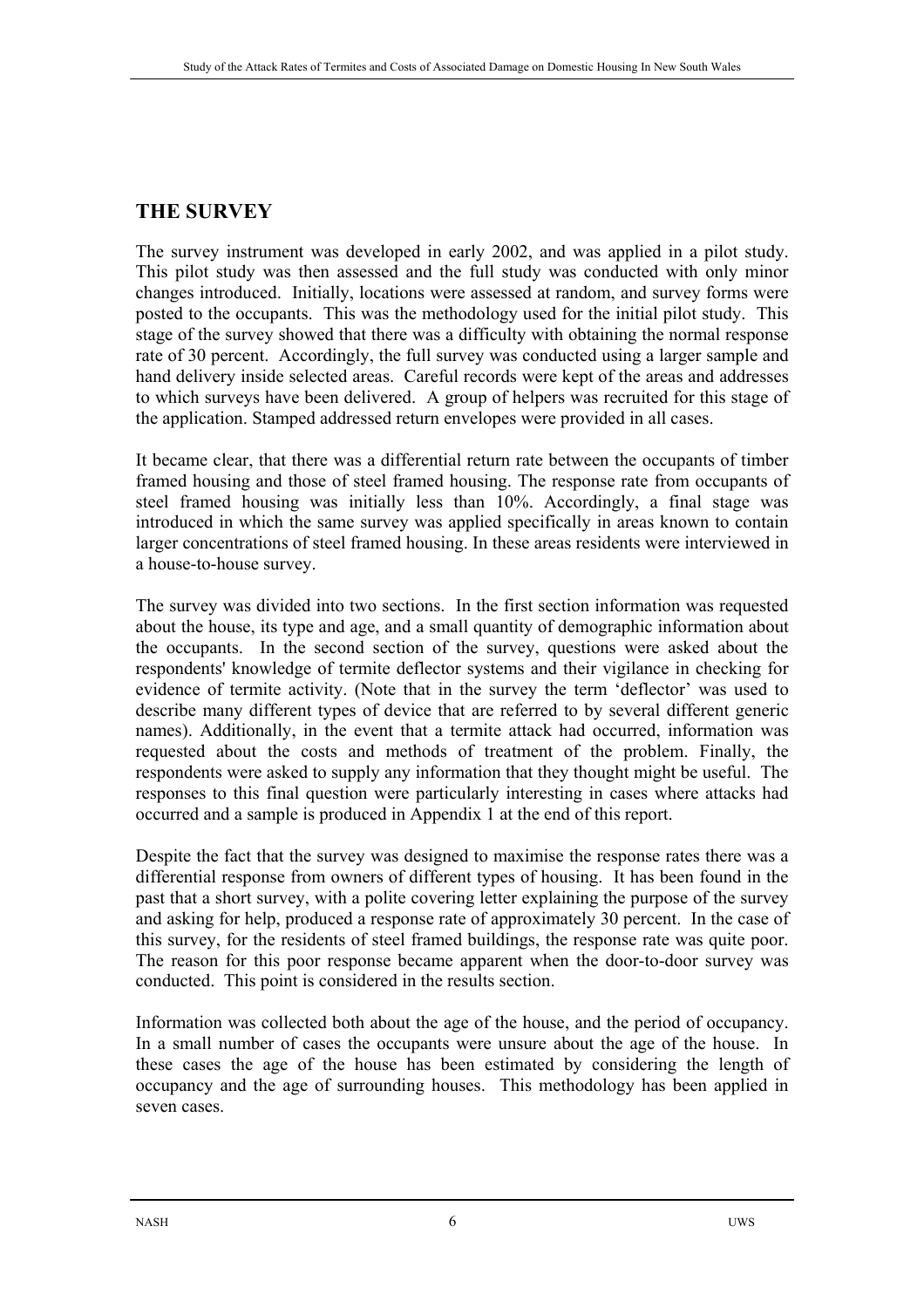Four spoiled returns were received. In all cases these were forms in which no mark had been made on the sheet, and a stamped addressed envelope had been supplied.

The form of the full survey is included in Appendix 2.

# **GENERAL RESULTS**

This section should be read in conjunction with the following section on the statistical accuracy of the results. Unless otherwise stated the results have a 10% confidence interval associated with them. The survey was aimed at answering specific questions and these are considered in turn in the sections below:

#### *Attack percentages*

|                     | No. of attacks | % of type |
|---------------------|----------------|-----------|
| Total               | 18             | 6.64      |
| <b>Timber frame</b> | 18             | 12.50     |
| <b>Steel frame</b>  | 0              | ი იი      |

These figures are normalised against the 263 valid replies received in the survey. Overall, termites attacked approximately 6 ½% of the surveyed buildings. However, there is an extreme disparity in the attack rates depending upon the form of construction. Where the form of construction is timber frame, approximately 12  $\frac{1}{2}$  percent of the surveyed stock of timber framed buildings had received attacks*. There were no reported attacks whatsoever on those houses constructed with steel frames.* 

Since the survey was conducted with a large population, these figures are correct with a better than 10% confidence interval. It is therefore possible to infer that for a population of buildings that is similar to the group surveyed, and that is subject to similar physical conditions, then over 10% of those with timber frames will be subject to termite attack. *The attack rate on those houses constructed with steel frames is, on the basis of this survey, indistinguishable from a 0% attack rate.* 

#### *Average cost of attack: \$2322 (\$18 per house per year)*

The average cost of an attack was calculated by taking each of the houses that had been attacked, and summing the costs reported. This total figure was then divided by the number of attacked buildings (18 in all). The cost per year of attacks on all housing was derived by taking the total cost involved in repairs for the 18 attacked houses, and dividing this figure by the number of years of exposure (with units of house-years). The result is given as a cost per house per year, averaged over all the surveyed properties. The total exposure surveyed was 2,335.9 house-years.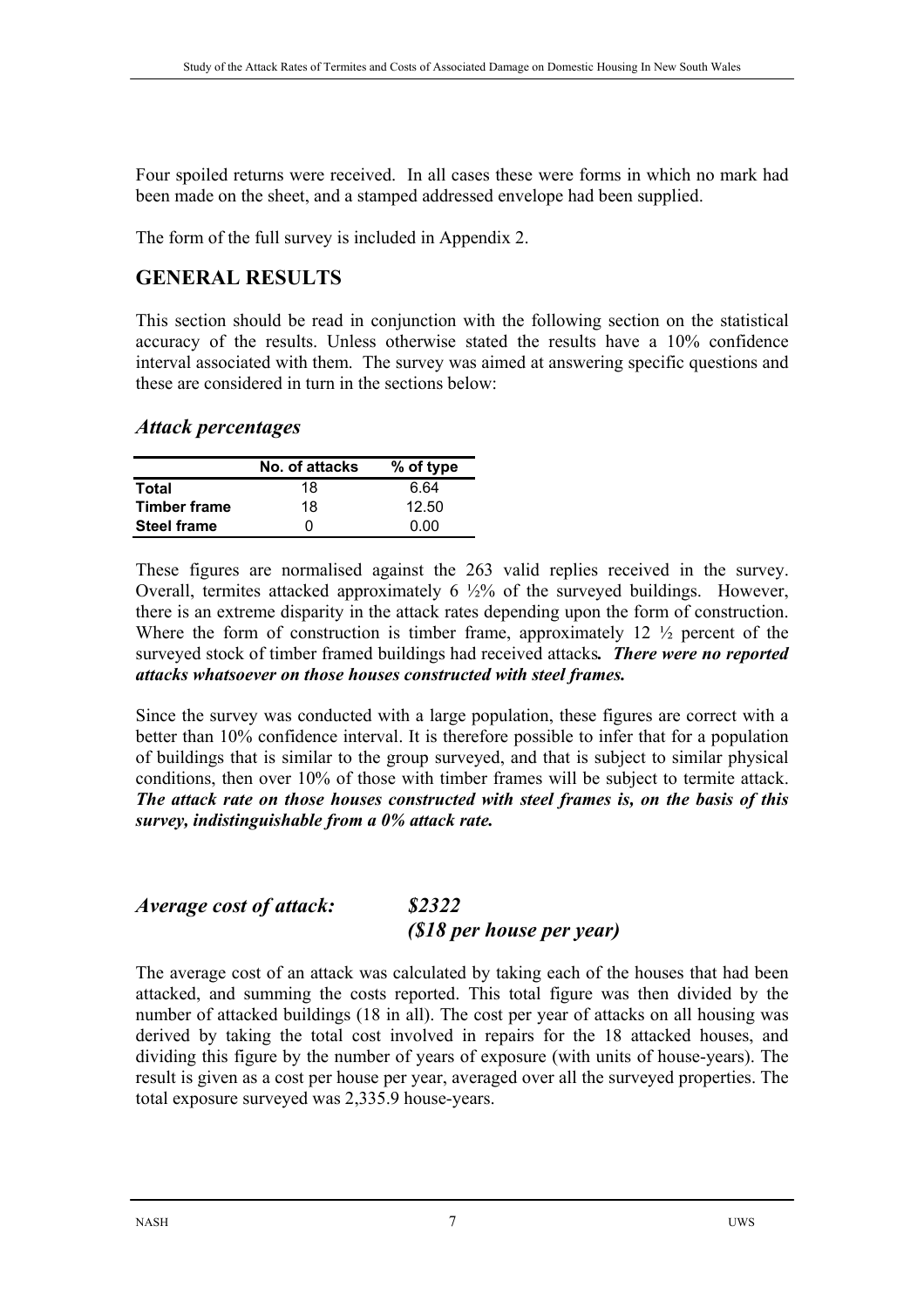The range of costs per attack reported in this survey was from \$400 up to \$10,000. The average cost of repairs for all of the attacks reported in this survey was a little over \$2300. As reported in Appendix 1 there is circumstantial evidence that minor attacks go unreported, and it is also clear that the owners of attacked houses cover their own costs. A total of 18 attacks has been analysed, and in several cases the respondents reporting such attacks have referred to attacks occurring in neighbouring houses from which no response to the survey has been obtained. Such an occurrence is a normal part of the sampling process and no compensation for such instances has been made to the data.

When all housing is considered and the costs of attack are averaged over the entire population then the cost averages to just under \$20 per year. All of the respondents who recounted instances of termite attacks reported that they had received no insurance payout whatsoever. The average cost of termite attack repairs to steel framed housing is indistinguishable from zero. If the attack costs reported here were to be repeated throughout the country then the overall costs would be more than a hundred million dollars per year.

There is very little information about the costs to the nation of termite attacks. Literature on the world wide web (see webliography) from interested parties puts the annual costs at anything from \$100 million to nearly \$800 million. The estimates at the lower end come from Queensland government departments, and the University of Queensland, whilst the one at the higher end comes from a company conducting termite inspections. The cost results presented here are consistent with these estimates, and more closely correlate with the Queensland data.

# **Analysis of timber framed housing**

Since all the reported attacks by termites on domestic housing occurred on those houses that had been constructed with timber frames, an analysis of the timber framed housing was conducted in somewhat more detail. A number of aspects are considered here:

# *Frequency of attack*

The attack rate on timber framed housing averages to one attack every 129.8 years. If only the timber framed houses more than seven years old are considered, then this figure rises to one attack every 130.4 years. The responses from residents of timber framed houses less than seven years old were insufficient to merit an estimate of the attack rate in this sub category. However, the results obtained in this study point towards a rate of attack that is little different from the attack rate on the older buildings, although the sample in this sub-category is too small to draw firm conclusions. A study of a sample from this younger group would be of considerable interest to see what the effect of the new protection strategies is.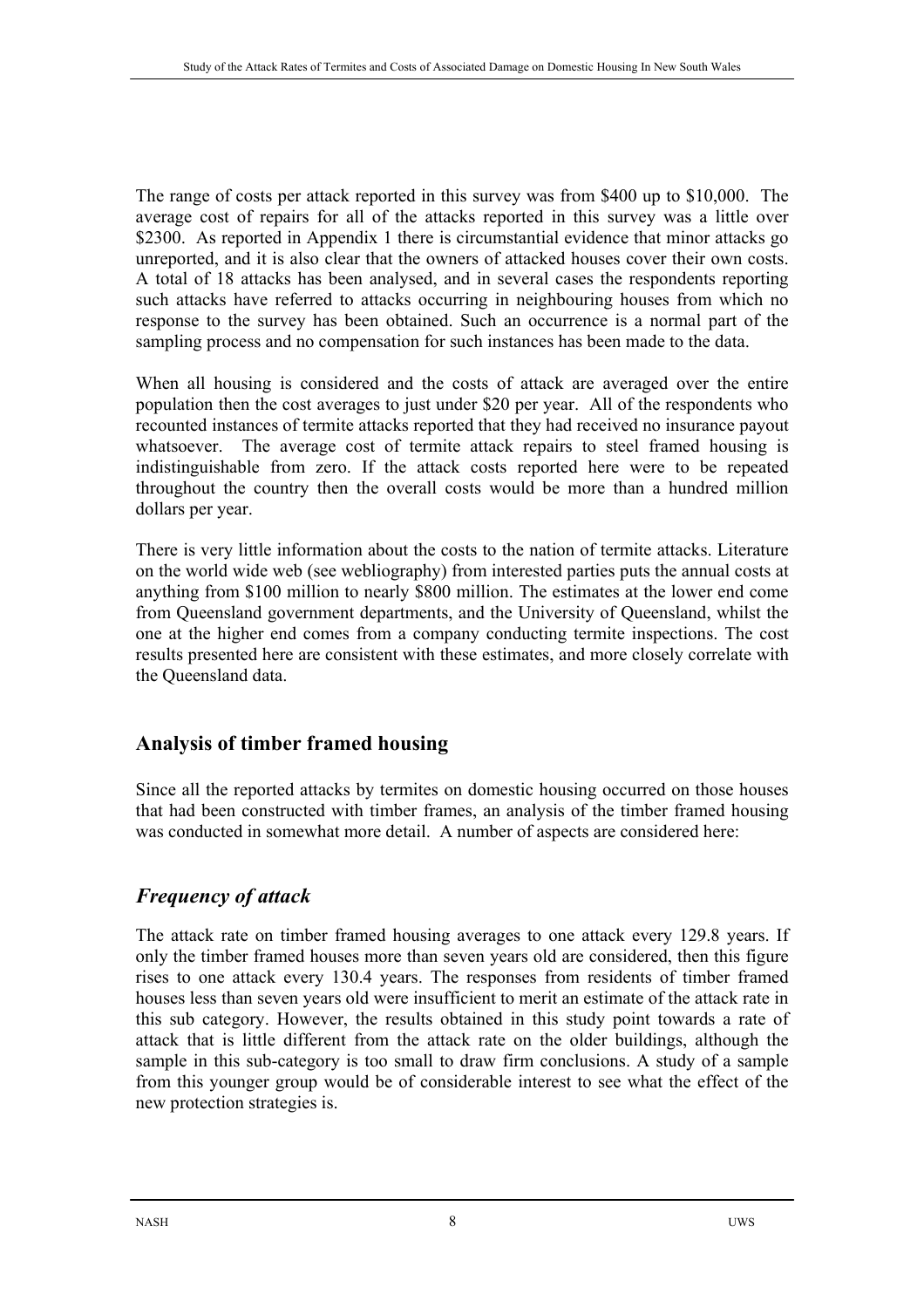The stock of timber frame housing was divided into two categories, corresponding with the changes in legislation which led to the different application of chemical protection. These two categories have been depicted above as being greater than or less than seven years old. The stock of housing in these two categories has then been assessed in terms of the observation period (as reported by the respondents) and the number of attacks that have occurred during that period. Of the 18 reported attacks 17 occurred in the older category, and only one reported attack occurred in the younger group. Accordingly, there is confidence in the attack rate in the older group.

## *Average age of attacked houses: 12.72 years*

The 18 attacked houses were an average age of 12.72 years old when they were attacked. This figure was obtained from information received about the age of each of the attacked properties, when the attack took place. This figure is simply an average of the age of the 18 attacked houses, when the attacks occurred. On looking at the ages of the houses when the attacks occurred it was clear that there were two groups of attacked houses. 22% of the attacked houses (four out of eighteen houses) were attacked within two years of the start of occupation. The remaining attacks (with one exception) occurred after at least ten years of occupation. Whilst this is a small sample it does suggest that there may be two processes occurring, in which the defences of the new building may be tested early. Having survived the original testing it is likely that a period of ten years passes before the successful defences deteriorate sufficiently to allow a termite invasion.

# *Comparison of slabs and piers*

| Attack rate by type      | ℅     | No. | 1 attack per |
|--------------------------|-------|-----|--------------|
| <b>Timber with piers</b> | 21.82 | 12  | 91.92 years  |
| Timber with slab         | 8.91  | 9   | 161.66 years |

The collected data allowed the comparison of the methods of protection of timber framed housing. The form of construction was used to compare the attack rates, irrespective of the protection methods used. In the case that the construction uses a slab, then the attack rate is once every 162 years of exposure. Traditionally, it has been assumed that piers in conjunction with ant caps, should provide protection against termite attack. In fact, the data show a large differential of attack rates between the two types of construction. The difference between the 92 year and 162-year attack rates is significant and better than the 99% confidence level.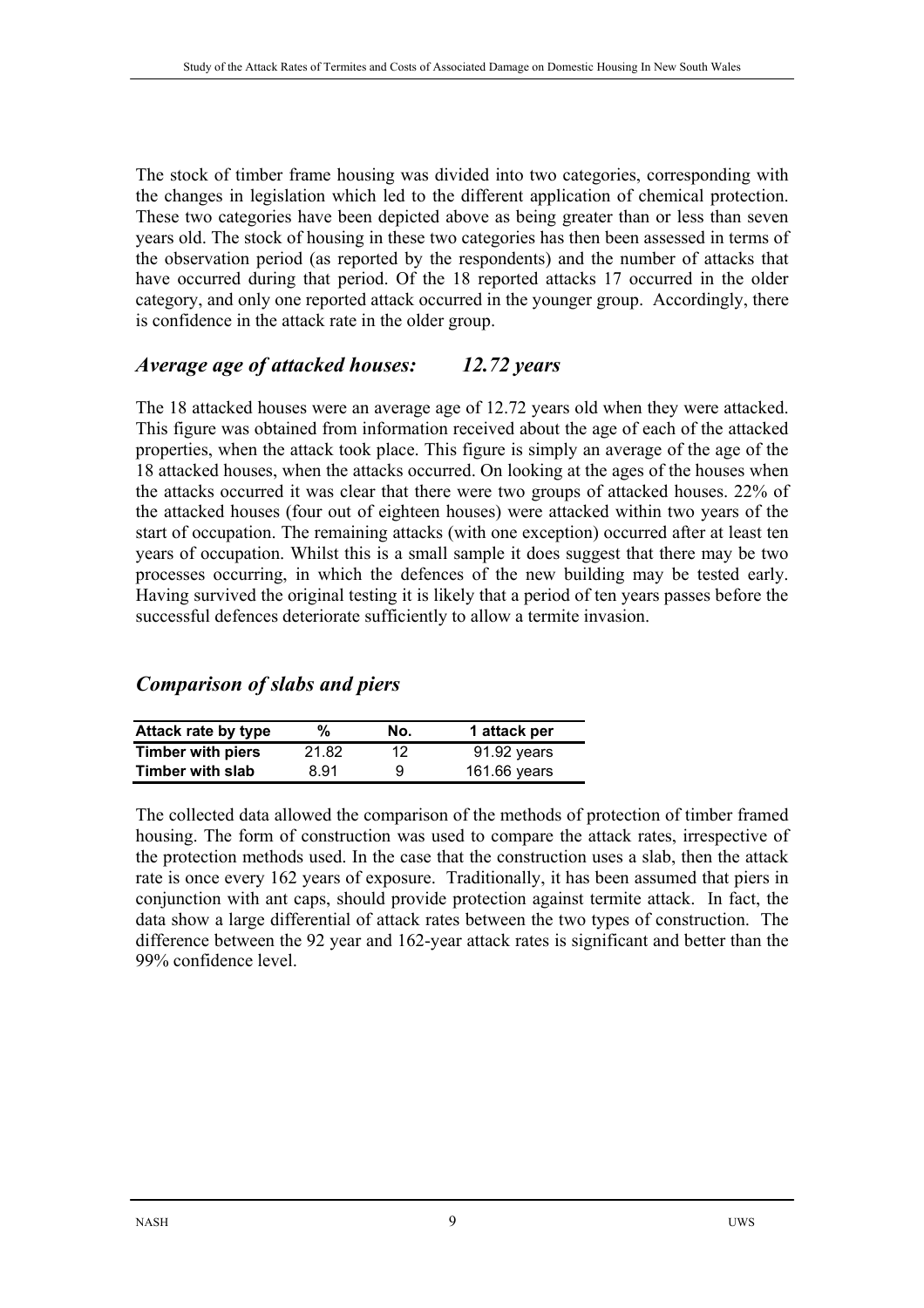| House frame type          | Timber |       | <b>Steel</b> |       | Total |       |
|---------------------------|--------|-------|--------------|-------|-------|-------|
|                           | No     | %     | No           | %     | No    | %     |
| <b>Performing Checks</b>  |        |       |              |       |       |       |
| Don't Check               | 47     | 32.9  | 49           | 48.0  | 104   | 40.5  |
| Personal - perusal check  | 59     | 41.3  | 5            | 4.9   | 66    | 25.7  |
| Personal - detailed check | 19     | 13.3  | 8            | 7.8   | 27    | 10.5  |
| Have professional checks  | 18     | 12.6  | 40           | 39.2  | 60    | 23.3  |
| <b>Totals</b>             | 143    | 100.0 | 102          | 100.0 | 257   | 100.0 |

### *Residents checking behaviour*

An interesting aspect of the survey was the response of the owners or occupants of properties, and in particular their attitude towards checking for termite activity. The data above show the reported checking rates of the respondents separated into categories according to the type of construction used for the homes in which they live.

The first point to be observed is that approximately 40 percent of the population do not perform any checks whatsoever for termite activity. There is a significant differential between those living in steel frames houses and those living in timber framed houses, with approximately half of those who live in steel framed housing not performing any checks and one-third of those living in timber framed housing not performing any checks.

A large number of respondents reported that they carry out personal checks for termite activity. Just over 40 percent of those living in timber framed houses carried out such checks, whilst approximately 5% of those living in steel framed houses carried out checks. This large difference is statistically significant, and is supported by comments from respondents living in steel framed housing, in which there is a general perception that it is not necessary to check for termite activity if you live in a steel framed house.

Approximately 10 percent of the population is extremely well-informed about the risks of termites attacks, and this is largely independent of the form of construction.

Interestingly, steel framed building occupants tend to use professional pest inspectors to a much greater extent than do residents of timber framed housing.

Responses returned were from 143 timber framed houses and 118 steel framed houses.

# **GENERAL COMMENT ON ACCURACY OF THE RESULTS**

The confidence in each result is slightly different because of the different numbers of houses in the sub categories. However, a general target of the sampling was to achieve a 10% error bound at the 95% confidence level. All results (including the attack rate on post 1995 timber houses) achieved at least this confidence.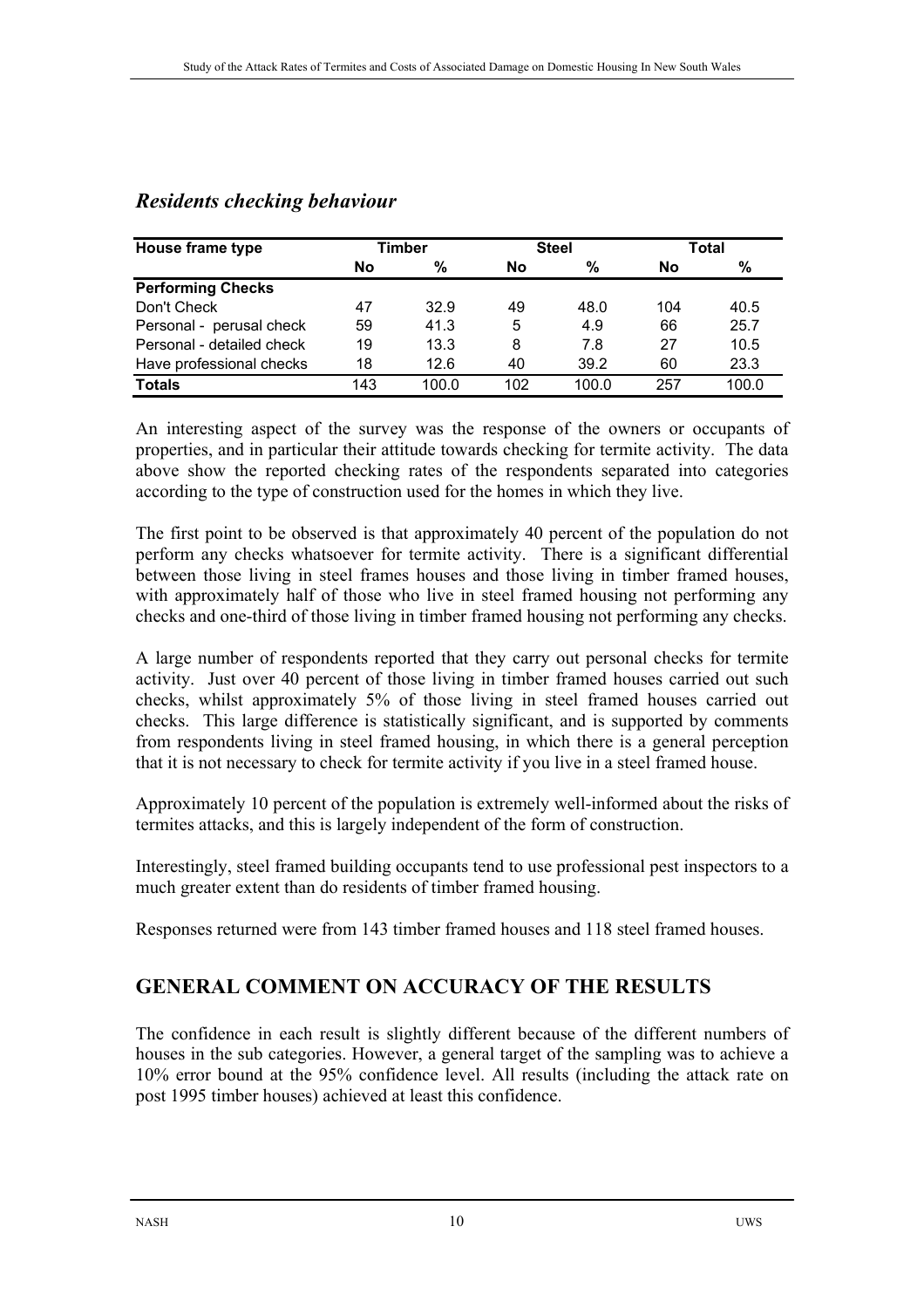# **COMMENTS ON THE RESULTS**

The following results are apparent from the study:

- 1. slightly more than 6% of the sampled building stock had been attacked by termites.
- 2. the rate of attack on timber framed housing is approximately 12%
- 3. the rate of attack on steel framed housing is indistinguishable from zero
- 4. the average cost of an attack is over \$2300
- 5. the attack rate on timber framed housing is approximately once every 130 years of exposure
- 6. the use of piers in conjunction with ant caps is less effective than when a slab construction is used
- 7. residents of steel framed housing, in general, do not feel the necessity to check for termites activity

Reference was made earlier to the poor response rate amongst residents of steel framed houses in the initial stages of this survey. During the operation of the door to door surveys the reason for this became clear. Several residents of steel framed houses made comments along the lines that "it is an irrelevance asking if termites attack steel, they don't, so it's difficult to be interested in a survey on the subject". The door to door part of the survey redressed the imbalance introduced by this feeling amongst this sub-category that their opinions on the subject were of no consequence.

The difference in attack rates for houses constructed on slabs or with piers is interesting. The reasons for the difference were not investigated, since the result was unexpected. It is possible that the result is produced because of residents' strategies for protection, rather than any implicit difference in the protection afforded by the form of construction. In other words, ant caps at the head of piers, are intended to make an attack noticeable (with a resultant quick response), but residents may well consider that the ant caps actually prevent breaching by termites, and accordingly offer protection. Ant caps are actually just another form of termite deflector.

The overall cost to the nation of termite attacks is over \$100 million dollars per year. If the figures obtained in this survey are extrapolated to the entire country then the figure is close to \$100 million. However, the location of the survey is an area that is less severely affected than areas in the north of Australia. This survey has not sought to estimate the effect of that factor. However, it is possible to say that the figure of \$100 million dollars for annual damage caused by termites is likely to be a lower bound figure.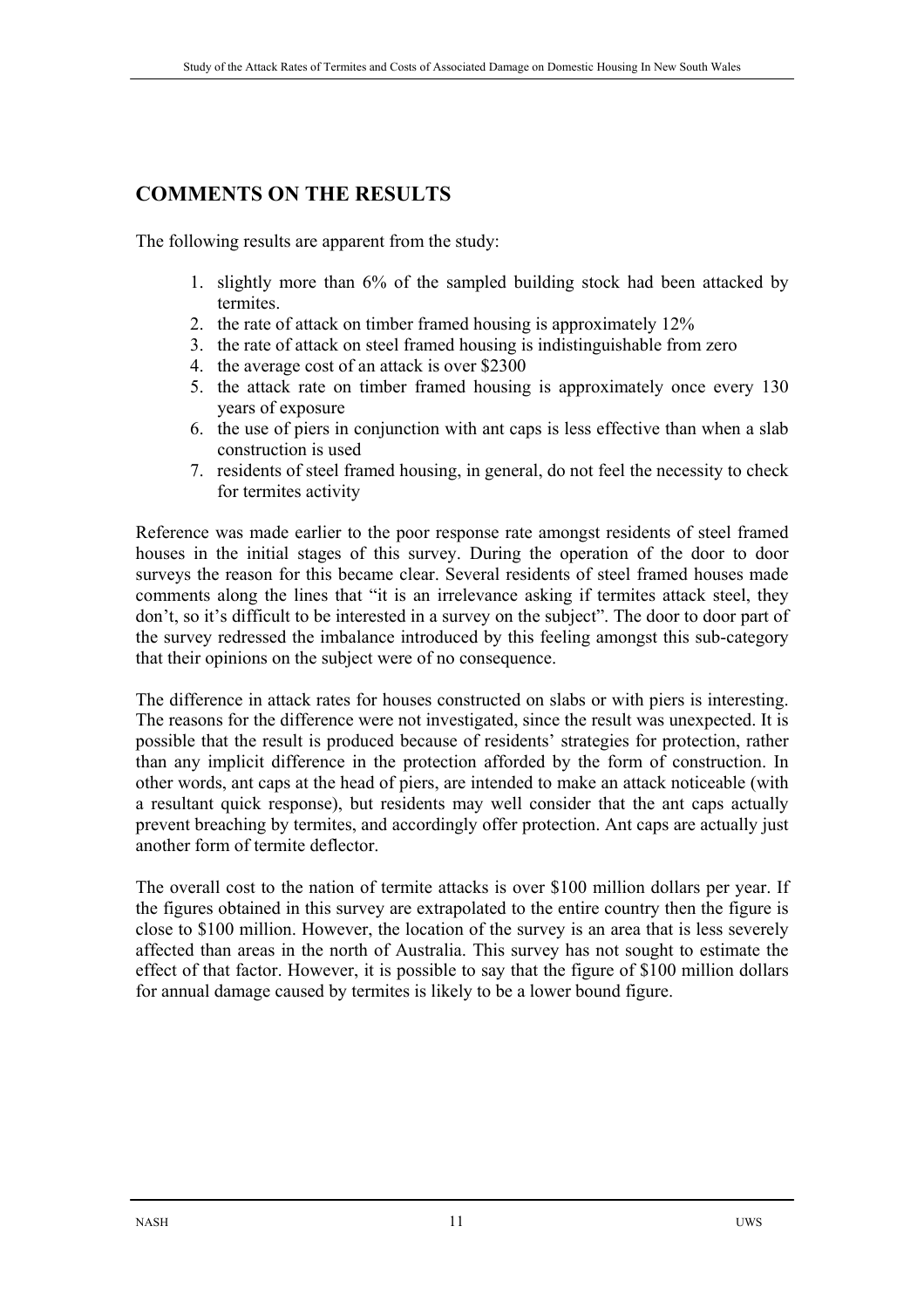# **CONCLUSIONS**

It is clear from the results of the survey that there is no measurable attack rate by termites on houses with steel framed construction. In addition, the increased security experienced by the residents of such housing allows them to spend less time and effort on checking for termite activity.

In the case of timber framed housing, the attack rate reported in this survey is just over 12% of the entire timber frame building stock. The cost of each attack averages at a little over \$2300, and this cost, averaged over the entire housing stock is just less than \$20 per household per year.

The use of piers to prevent termite access to timber framed housing is considerably less effective than the use of a slab type construction. The reasons for this finding are not clear.

The occupants of steel framed housing appear to have a considerably greater degree of comfort when considering the risk of termite attack than do the occupants of timber framed housing.

The cost to the country of termite attacks on homes is at least \$100 million dollars annually.

# **WEBLIOGRAPHY**

University of Queensland Entomology Department (2002) www.uq.edu.au/entomology/entonet/outlines/html.2/et2010/2010.term.html

Department of Primary Industries, Queensland (1999), www.dpi.qld.gov.au/forestry/5040.html

Queensland Forestry Research Institute (1998), http://www.forests.qld.gov.au/library/tn43.pdf

Archicentre (2003), http://www.archicentre.com.au/media/archinews18012003.htm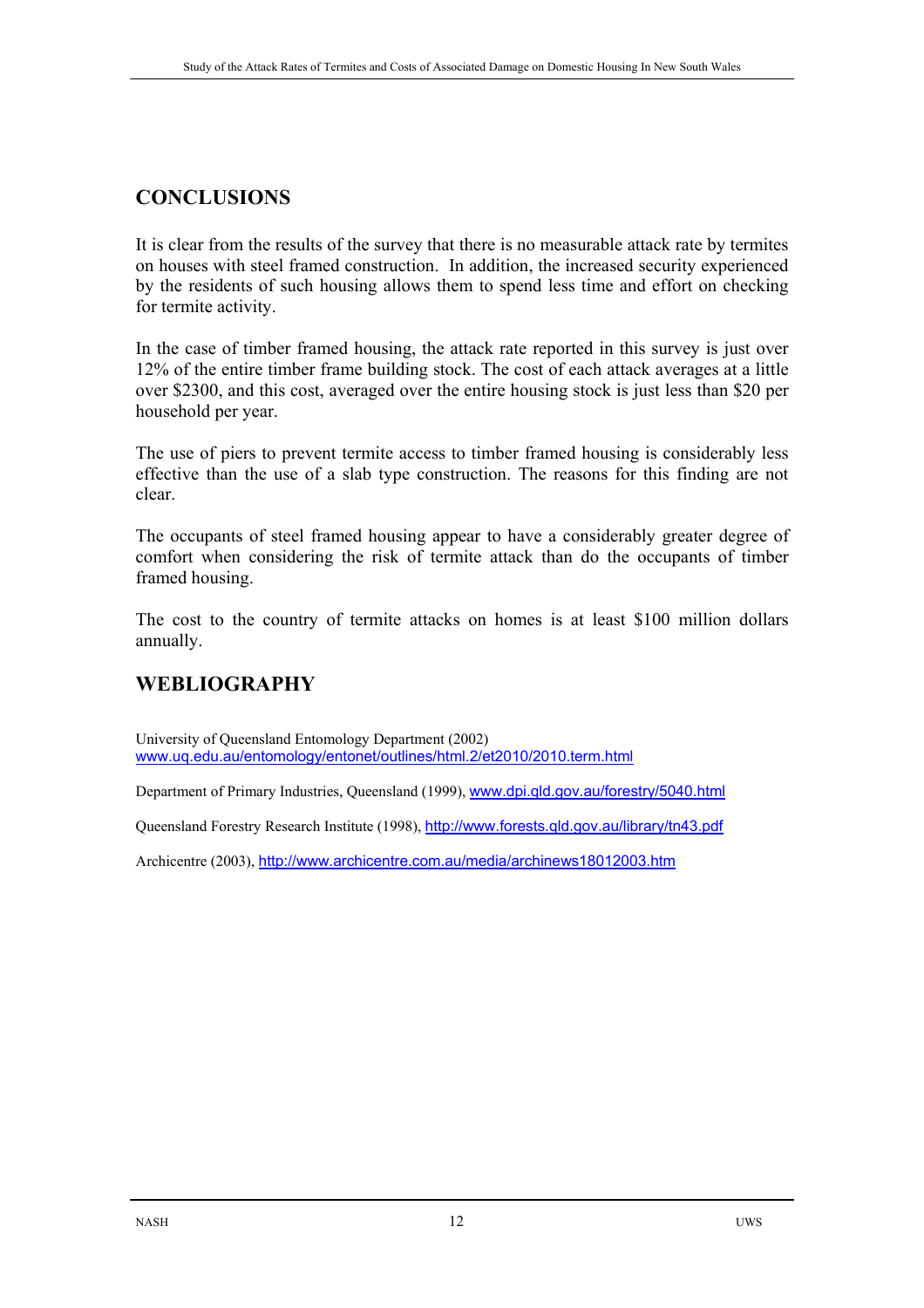## **APPENDIX 1 Comments from respondents**

The following is a selection of write-in comments obtained from respondents:

- 1. From North Richmond. Reporting that no insurance claim had been made for an attack the cost of which was approximately \$4000, the respondent also commented "but we've had termites. Can't get reasonable insurance without changing heaps so you might as will move. Bring back powers to kill of termites. i.e. I understand termites groom each other and in W. A. you can use a powder that can be transported back to the nest to kill them all off at source. As you can guess I am not keen on termites."
- 2. From North Richmond. Reporting damage in the region of \$10,000 the respondent commented "previous owner built room in the garage-under house on slab. This let the termites gain access to the underside of the shower area which was leaking. We found that chemicals are a waste of money and we removed all access from the ground to the timber areas of the house. termites are in all timber structures around our property but not in our house anymore four years on. Moral to the story:-don't buy a house on a slab."
- 3. From North Richmond. Pest inspection done on purchase-no evidence of termites stated But five proposed properties before this one all had positive to termites-did not proceed on purchases with this information."
- 4. From North Richmond. The respondent reported that the property had previously been attacked but did not estimate the cost of the attack. "I moved sleepers around from the garden area and found evidence of termites decay. There is a few houses in our area that has termites invasion."
- 5. From North Richmond. "Our previous home in Richmond did have termites protection just prior to the change. When we sold, termites were found close to the house that did not penetrate the protective barrier surrounding the house."
- 6. From North Sydney. "I'm not sure that methods used today on new building will be as effective as those used 20 years ago-time will tell."
- 7. From North Richmond. The respondent reported that his house had been attacked each year since 1996, and the cost of the last damage, in 2002, was approximately \$4000. "I am in a row of five houses that have all been attacked in the last few years. As owners we all repair the damage ourselves. In speaking to local builders I've been told that products such as Termimesh don't work, as during construction the brickies invariably damage the mesh. In hot humid weather e.g. February each year attacks can appear overnight up the side of the concrete slab. These can be mud tunnels up to 100 mm wide. Even when these areas are saturated with current chemicals legally available, another attack can come up a year later in the same underground tunnel."
- 8. From Western Sydney. This respondent reported damage in 1997 that cost approximately \$10,000 to repair. "The cost includes termite eradication, timber replacement and site repair. termite treatment to prevent future attacks on entire property is expensive-\$1000 for house extra for remainder of property."
- 9. From Castle Hill. This respondent reported damage which cost about \$1000 to repair in 1989. The damage was too timber under the house and to a retaining wall/fence. "Two barriersinstalled 1967 and chemical barrier drilled at 1 m intervals through the slab and perimeter of the house in 1990. Glad I moved out during treatment as I was pregnant at the time and later heard of the risks and banned chemicals! Neighbouring houses (two sides) significant termite damage since 1990 (one brick-in roof-one fibro). No problems with ours."
- 10. From Castle Hill. "Although we had no insurance claim for termite infestation, the previous owner needed to treat the bathroom area due to a termite attack." (note that this property has been listed in the data as not having had a termite attack during the observation period).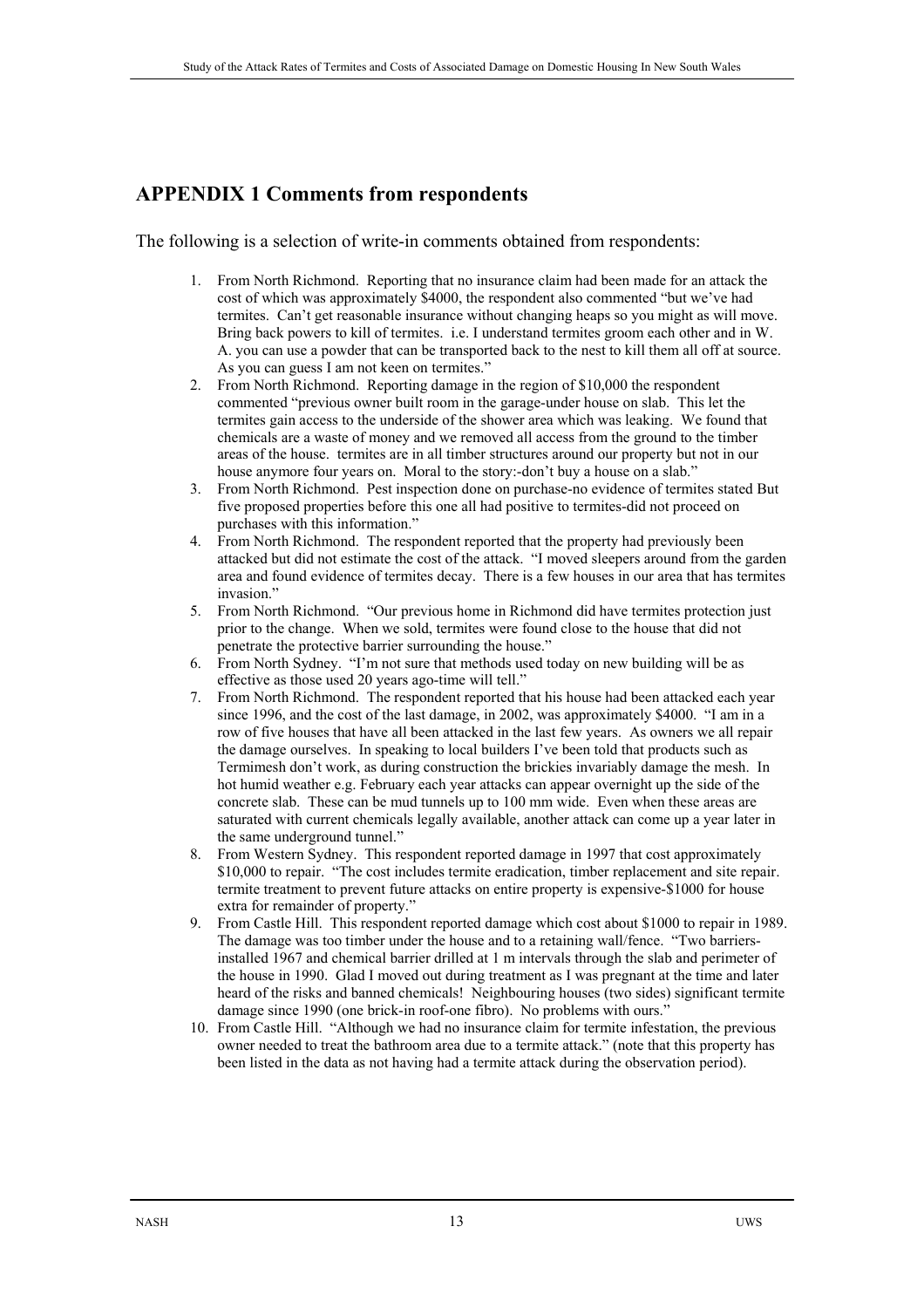- 11. From Castle Hill. This respondent reported an attack in 1998 and the cost of repairs was approximately \$400. They also comment that they were led to believe the insurance did not cover attacks. "Due to us living at the back of the bush we are under constant threat of termites. Consequently after initial fright of the infestation we had the chemical treatment in and around the home and are diligent in checks."
- 12. From Castle Hill. Reporting an attack six years ago the respondent observed: "replaced timber sleepers in the garden with brick walls. Didn't claim on insurance."
- 13. From North Richmond. The respondent reported an attack to a workbench in the garage in 1998: "there was a tree 'gum' in the next doors. When they cut it down the pest man said it probably was the main nest for the white ants. After they sprayed it. I haven't found a white ant since. Touch timber? Ha ha."
- 14. From North Sydney. The respondent reported an attack in 1998 that cost approximately \$500 to repair. They reported that they did the repairs themselves and did not claim against household insurance. "Check around and under house every six months. Have the house checked by a professional every five years."
- 15. From North Sydney. The respondent reported no termites attacks, but made the following comment: "on purchasing the house the inspection report said that there had been a previous attack but no signs of reinfestation." (Note that this property has been listed in the data as not having had a termite attack during the observation period).
- 16. From Western Sydney. A resident of a steel framed house commented: "there's no chance of attack with steel, they're much better than those timber frame houses over there. The only problem is you can hear them groaning when it gets hot."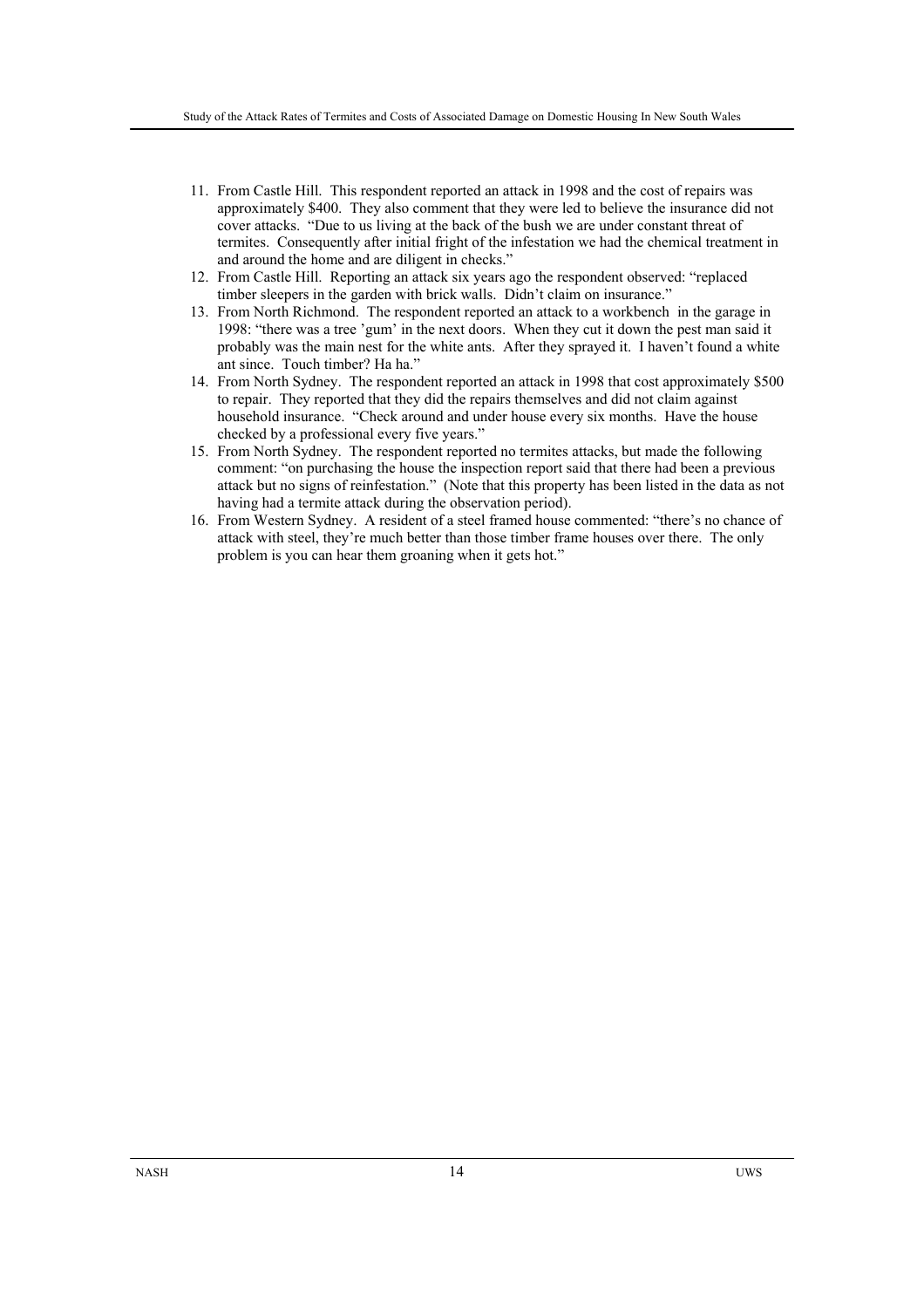#### **APPENDIX 2 The survey instrument From Professor Alan Jeary, University of Western Sydney.**

Attached is a survey asking questions **about termite attacks on domestic houses in Sydney**. The purpose of this questionnaire is to determine the severity and locations of termite attacks, and your help in getting this information would be very much appreciated. **All information gathered will be strictly confidential and no personal information will be divulged to anyone whatsoever**. The survey is part of a final year undergraduate program. If there are questions that you would prefer not to answer, please simply leave that section blank. It would still be valuable if you return the survey.

In 1995, potent chemicals previously used to deter termites were banned, and as a result different types of barrier were introduced. The purpose of this survey is to try to estimate the efficiency of these new barriers. The questionnaire should only take a few minutes to complete. I would be most obliged if you would then return the completed questionnaire in the attached stamped addressed envelope.

Information about the property and the owners is asked for, so as to determine the most likely circumstances under which termite attacks are likely to be perceived. For this purpose we need to know about the materials used in constructing the property (the potential food for the termites), the types of barrier (or deflector) used, your own vigilance in watching for termite activity, and the severity of attacks

The questions are divided into three sections:

**Section 1** is about your house and the way it's constructed. This information is to allow us to determine whether termites are more likely to attack certain types of house or whether the attacks occur more in some areas.

**Section 2** is about the risk of termite attack, and asks about the protection that you have (both termite deflectors and any checking that you do).

**Section 3** is only for people who have already had a termite attack. In this case we would like to know about the severity of the attack.

Your help in this project is very much appreciated, and is part of an effort on behalf of the School of Construction, Property and Planning of the University of Western Sydney. The overall objective is to be able to provide builders with information that will enable them to be more aware of methods of achieving high quality in construction. A knowledge of what has worked well in the past is a vital part of the information flow in the process, and by participating you will be part of a continuously improving Australian Construction Industry.

If you would like to know more about the risk of termite attacks, and you have access to the internet, useful information can be found at http://ohioline.osu.edu/hygfact/2000/2092.html

Many thanks for your help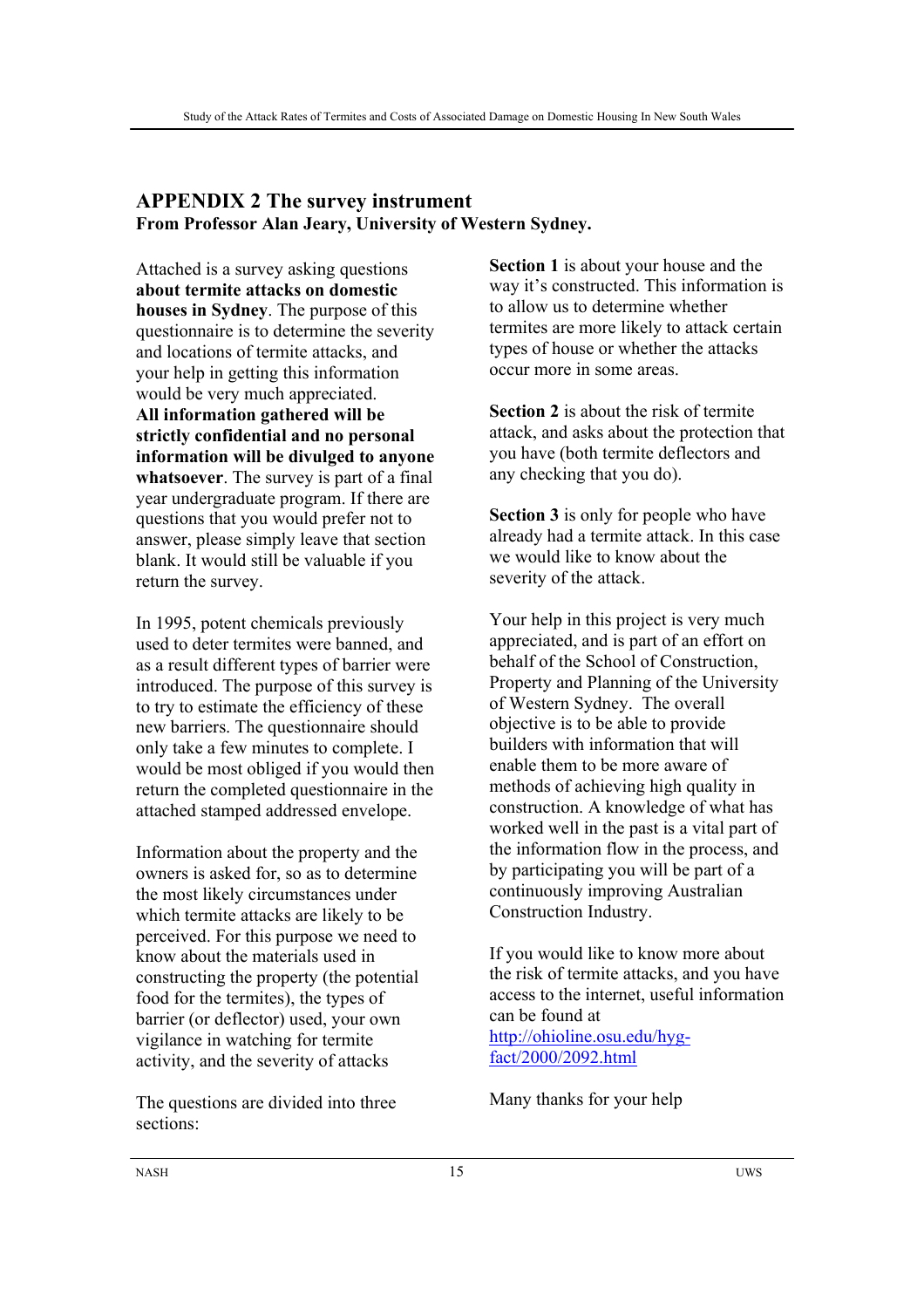#### **Alan Jeary Foundation Professor, School of Construction Property and Planning, UWS. Tel: 02-9852-4303 Email: a.jeary@uws.edu.au**

#### **Section 1: Your Property**

1. What is your address

2. Approximately how old is your house

| 3. Are you the owner or tenant (please tick)                                                           |
|--------------------------------------------------------------------------------------------------------|
| Tenant<br>Owner                                                                                        |
|                                                                                                        |
|                                                                                                        |
| 4. Which of the following types most accurately describes your property (please tick the box that best |
| describes your property)                                                                               |

|              | Brick exterior | Timber exterior | Metal exterior |
|--------------|----------------|-----------------|----------------|
| Timber frame |                |                 |                |
| Steel frame  |                |                 |                |
| Not known    |                |                 |                |

5. What best describes the foundation (please tick):

| Built on a slab |  | Supported on piers |  | <b>Other</b> |  |  |
|-----------------|--|--------------------|--|--------------|--|--|
|-----------------|--|--------------------|--|--------------|--|--|

6. When did you first occupy the property (year)

7. How would you describe the general repair of your property (please tick)

Good medium poor

8. What is your principal occupation

#### **Section 2: Risk of Termite attacks**

1. Do you have a termite deflector system (please tick)

| <b>T</b><br>Yes. | No | Don't |
|------------------|----|-------|
|                  |    |       |

| : Know |  |
|--------|--|
|        |  |

2. If you have a termite deflector system, what type is it

3. Do you perform any checks for termite activity (please tick)

| 'es |  | ŧν |  |
|-----|--|----|--|
|     |  |    |  |

 $NASH$  and  $16$  uws